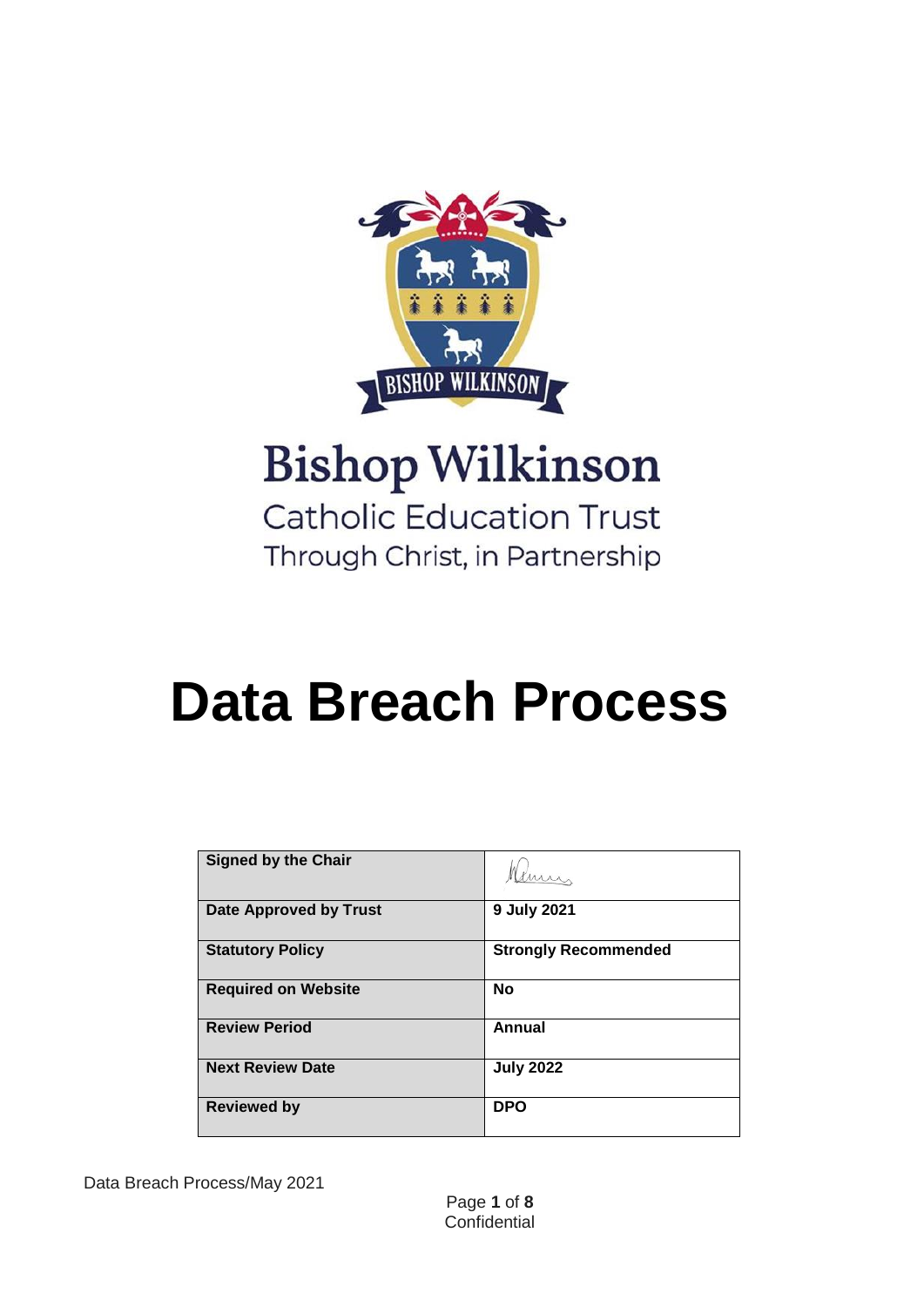# **1. Revision History**

The below table provides the revision history for this document. Each revision has an associated date, issue number, and description of the changes and/or content. The document revisions appear in descending order, with the most-recent iteration appearing first in the table.

| <b>Date</b> | <b>Version</b> | <b>Description</b>   | <b>Author</b>                |
|-------------|----------------|----------------------|------------------------------|
| 18/05/2021  | 0.a            | <b>Initial Draft</b> | Karen Latimer<br>Data2Action |
| 09/07/2021  | 0.b            | <b>Final Version</b> | As above                     |
|             |                |                      |                              |
|             |                |                      |                              |
|             |                |                      |                              |

# **2. Document Approval**

| <b>Document Name</b>                 | Data Breach Process        |
|--------------------------------------|----------------------------|
| <b>Publication Date</b>              | <b>July 2021</b>           |
| <b>Prepared by</b>                   | Karen Latimer, Data2Action |
| Approval<br>(Name &<br>Organization) | <b>BWCET Directors</b>     |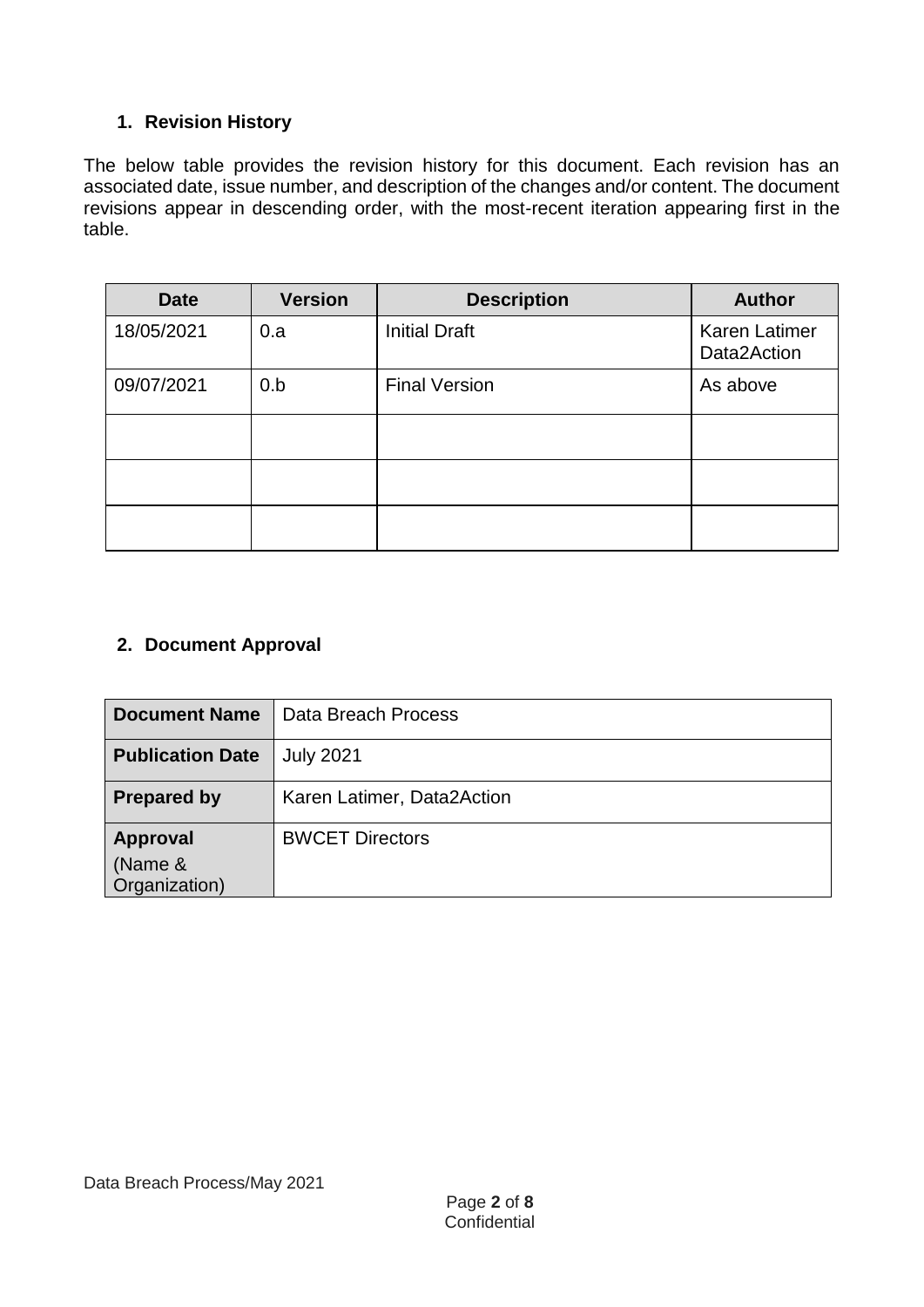# **3. Introduction**

This document sets out the requirements and process for identifying and managing a data breach within the Bishop Wilkinson Catholic Education Trust (the Trust).

Trust holds large amounts of personal and sensitive data, is responsible for safeguarding the data held and is legally bound under the UK GDPR and Data Protection Act 2018 to ensure the security and confidentiality of all personal information processed. These responsibilities also extend to other organisations working on behalf of the Trust.

The UK GDPR introduces for the first time a legal requirement for a breach of personal data to be reported to the ICO and, in certain cases, communicate the breach to the data subject(s) affected by the breach.

Principle 7 of the DPA 2018 states as follows:

*Appropriate technical and organisational measures shall be taken against unauthorised or unlawful processing of personal information and against accidental loss or destruction of, or damage to, personal information.* 

Accordingly, this process is an essential part of the Trust's compliance with the UK GDPR and Principle 7. All staff involved with the collection, processing and disclosure of personal data will be aware of their duties and responsibilities by virtue of the Trust's Data Protection Policy.

This document is for information and use by all employees of the Trust, any associates, contractors or agency staff and third-party processors and describes what a data breach is, how to identify a breach, log it, report it and assess/ take any necessary remedial action.

Associated documents: Data Breach Notification Form (Appendix A), Data Breach Log (Appendix B) Flow Charts (Appendix C) Data Protection Policy, Information and Cyber Security Policy and Acceptable Use of IT Systems Policy.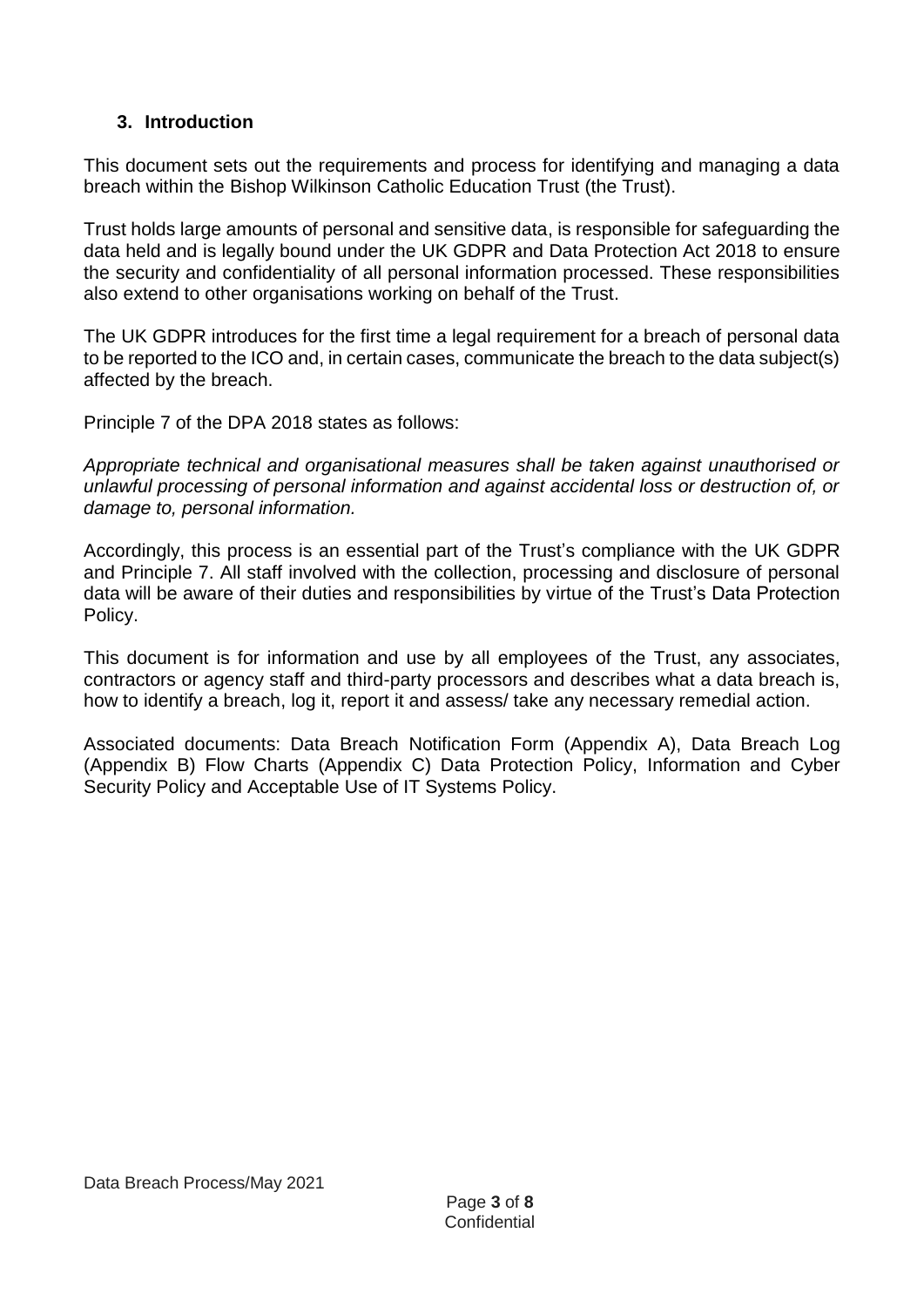# **4. Overview of relating Data Protection Polices**

The overview diagram below shows how this Data Breach Process interacts with the Data Protection Policy and other supporting controls and policies.



# **5. What is a personal data breach?**

The term "personal data breach" is defined in UK GDPR and means a breach of security leading to the accidental or unlawful destruction, loss, alteration, unauthorised disclosure of, or access to, personal data transmitted, stored or otherwise processed. In summary, there will be a personal data breach whenever any personal data is:

- lost
- destroyed
- corrupted
- disclosed
- someone accesses the data or passes it on without proper authorisation
- the data is made unavailable, for example, when it has been encrypted by ransomware

This includes breaches that are the result of both accidental and deliberate causes. As such, a personal data breach includes much more than just losing personal data and includes a wide range of issues affecting personal data.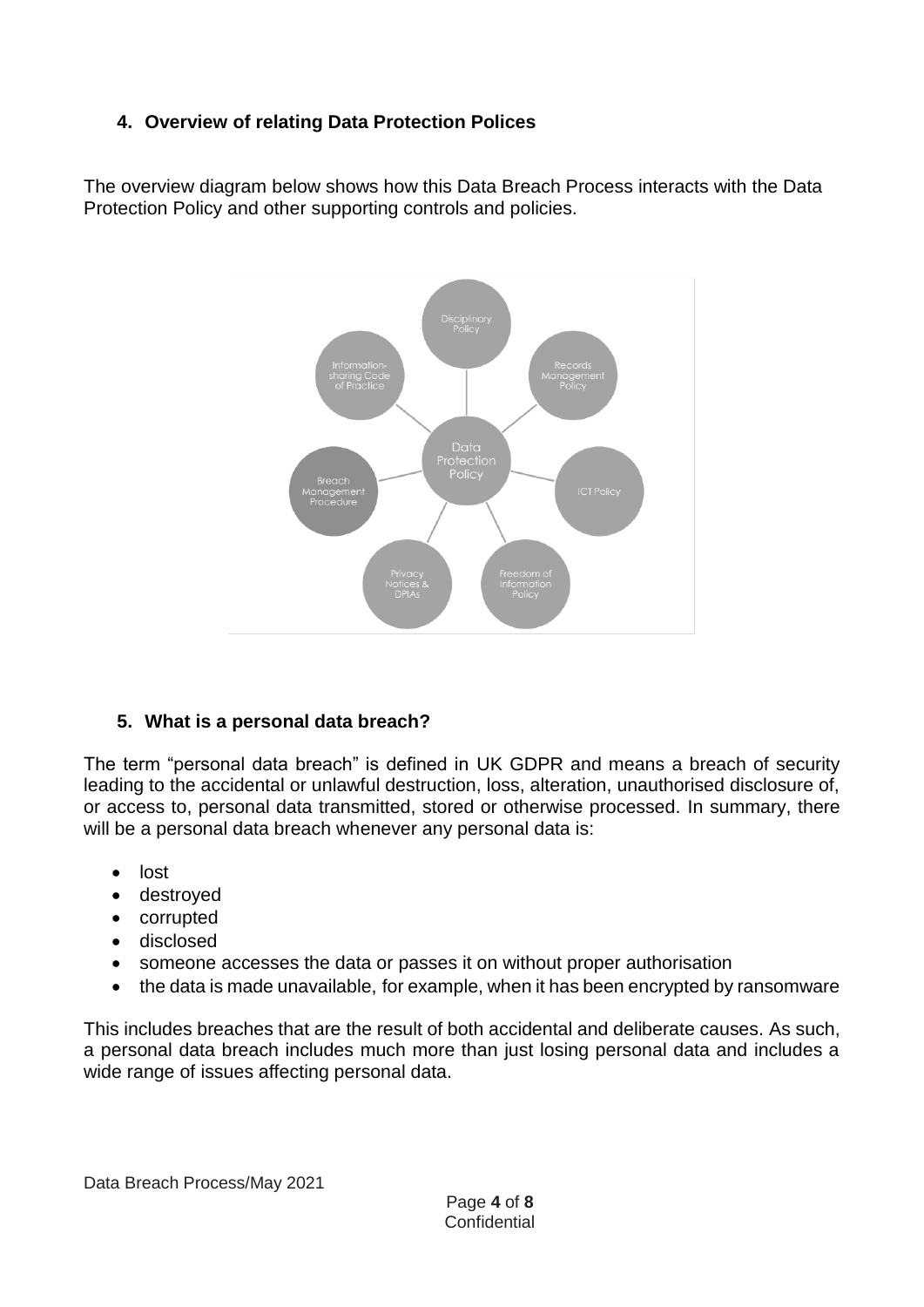# **6. Identifying a data breach**

A data breach can have a range of adverse effects on individuals, which include:

- emotional distress
- physical damage
- material damage

Some personal data breaches may merely cause an inconvenience to the individual however, other breaches may significantly affect individuals. Therefore, an assessment of the risk and impact must be made on a case-by-case basis.

Data breaches can be categorised in the following well-known information security principles:

- **Confidentiality breach**: where there is an unauthorised or accidental disclosure of, or access to, personal data.
- **Availability breach**: where there is an accidental or unauthorised loss of access to, or destruction of, personal data.
- **Integrity breach**: where there is an unauthorised or accidental alteration of personal data.

A breach can be all three at the same time, or any combination of these. Examples of data breaches include:

- access by or disclosure to an unauthorised third party (anyone, internal or external, not authorised to access the data, disclosing personal data to an unauthorised party e.g., meeting minutes)
- deliberate or accidental action (or inaction) by a controller (BWCET and associated schools) or processor (any  $3<sup>rd</sup>$  party suppliers, including where data is stored in  $3<sup>rd</sup>$ party software systems for example SIMs)
- sending personal data to an incorrect recipient (for example, via email, in the post, pupil school bags, parents evening, pupil reports)
- computing devices containing personal data being lost or stolen (homeworking/ laptops)
- alteration of personal data without permission and
- loss of availability of personal data.

Breaches often occur when computer equipment storing customer data is lost, shared or unlawfully used for non-authorised activity or whereby an authorised or unauthorised visitor has accessed the premises and is privy to personal data which may be visible on desks, computers, whiteboards etc. This is particularly important for anyone working off site, i.e. at home.

For further information on how to protect personal data, please refer to the Information and Cyber Security, Data Protection and Acceptable Use of IT Systems policies. If you are

Data Breach Process/May 2021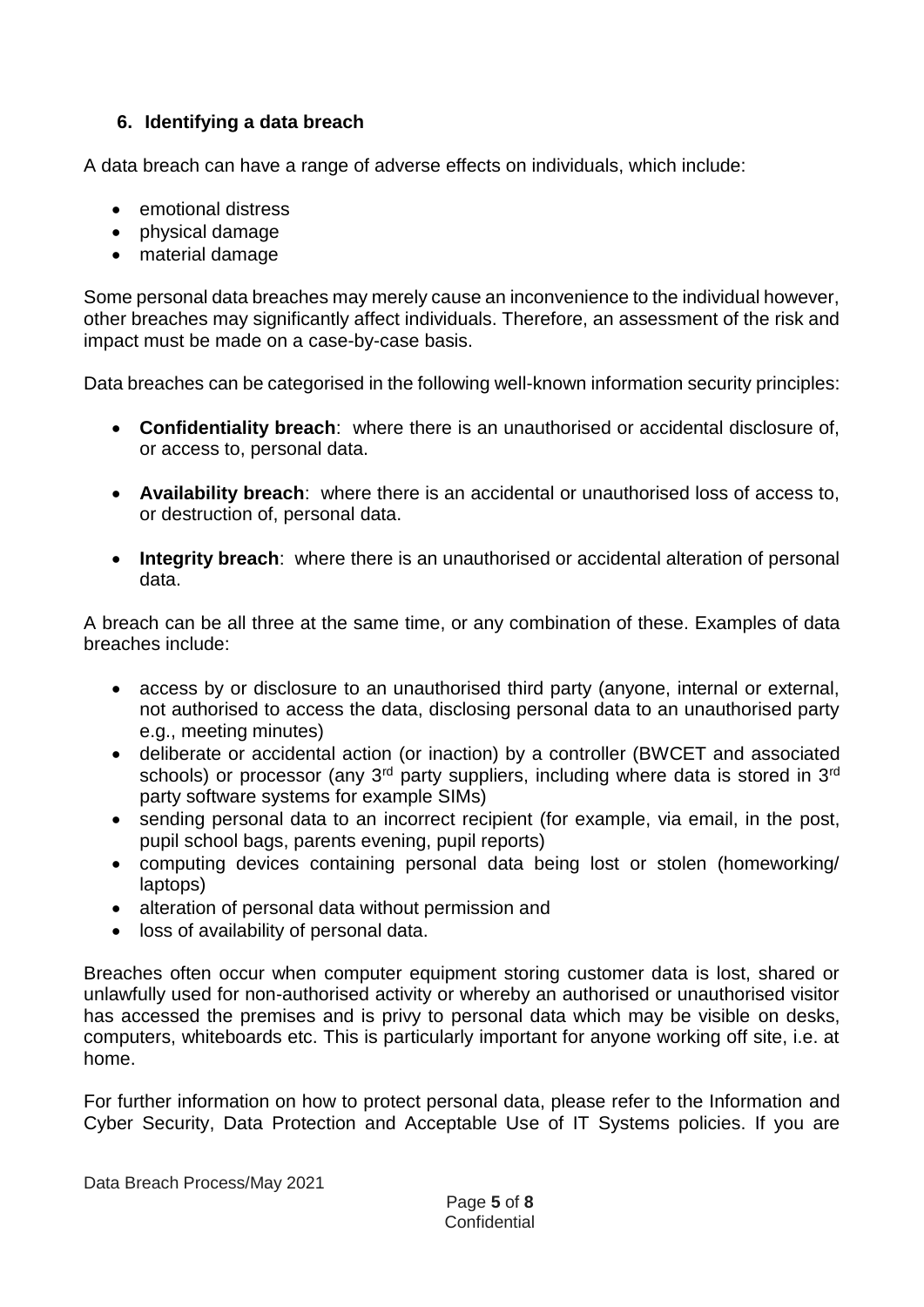uncertain of how you can protect personal data, please discuss this with either your manager/ Headteacher or DPO [\(gdpr@bwcet.com\)](mailto:gdpr@bwcet.com).

# **7. Assessing the risks**

When assessing risk to rights and freedoms of individuals, it is important to focus on the potential negative consequences for individuals. Recital 35 of the GDPR explains that:

*"A personal data breach may, if not addressed in an appropriate and timely manner, result in physical, material or non-material damage to natural persons such as loss of control over their personal data or limitation of their rights, discrimination, identity theft or fraud, financial loss, unauthorised reversal of pseudonymisation, damage to reputation, loss of confidentiality of personal data protected by professional secrecy or any other significant economic or social disadvantage to the natural person concerned."*

# **8. What to do when a data breach is identified**

#### **What to do when a data breach is identified?**

It is everyone's responsibility to identify and report a data breach and it is important to act quickly. The timeframe for reporting a data breach is **72 hours**, from the point the breach is first identified. During this limited period, a decision will need to be made by the Trust Director of Governance (in conjunction with the DPO) as to whether to notify the Information Commissioners Office (ICO) and the individual(s) concerned. If the breach is likely to result in a high risk or adversely affecting the impacted individuals' rights and freedoms, the individual(s) must also be informed without undue delay.

#### **All staff:**

In the first instance, upon identifying a data breach, you must **immediately:**

- 1. complete the Data Breach Notification Form with all known information.
- 2. notify the Headteacher and send the Data Breach Notification Form, note at this point it is critical the full facts are clearly understood, documented and cascaded.

(See Appendix C)

#### **Headteacher:**

- 1. Promptly notify the Trust Director of Governance and DPO via email [\(gdpr@bwcet.com\)](mailto:gdpr@bwcet.com) and follow up with a telephone call within the same working day.
- 2. Assess whether any immediate remedial action can be implemented to prevent any further breach or to mitigate the impact of the breach.
- 3. Record the identified breach on the school held Data Breach Log

(See Appendix C)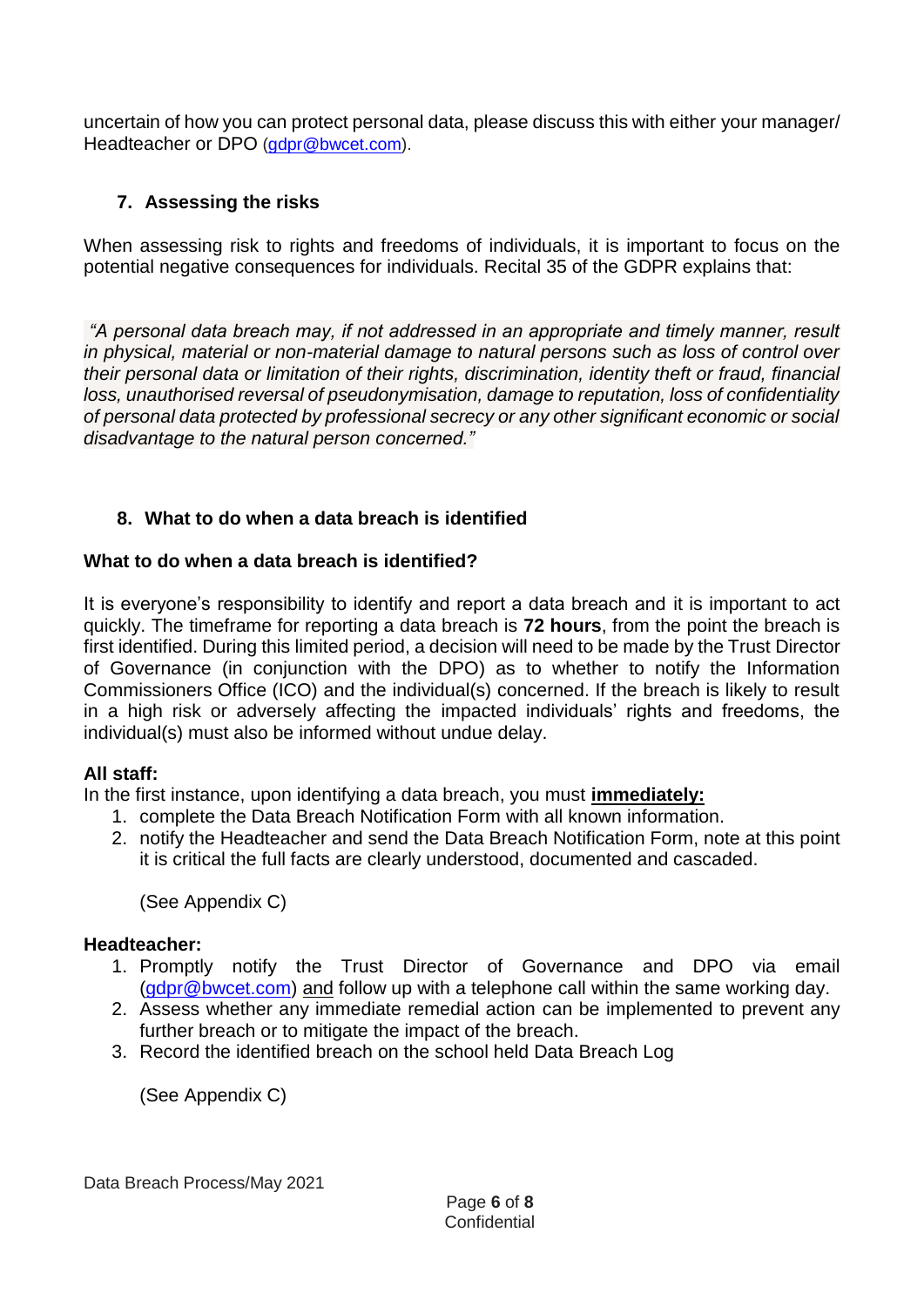#### **Director of Governance/ DPO:**

- 1. Collect all the known facts.
- 2. Assess the risks to the data subject.
- 3. Make an informed decision as to whether to notify the breach to the ICO and Data Subject(s).
- 4. Ensure immediate mitigating action is implemented.
- 5. Record the Breach on the internal Data Breach Log.
- 6. Undertake a root cause analysis and make recommendations to address any underlying issues.

(See Appendix C)

The DPO will work with relevant personnel to help inform any decisions, provide guidance throughout the full breach process, be the interface with the ICO where appropriate and ensure all necessary data is logged appropriately.

Where the breach is not deemed as high risk to the rights and freedoms of individuals, the DPO may decide not to notify the ICO/ individuals concerned. Where this is the case, the breach must still be recorded on the Data Breach Log and remedial actions taken as necessary.

All staff and any other relevant individuals collecting and processing personal data on behalf of the Trust will be notified at this point of any changes to processes because of a data breach which then must be adopted and adhered to.

#### **9. What information should be provided in a breach notification to the ICO**

When reporting a breach, a description of the nature of the personal data breach must be noted including:

- the categories and approximate number of individuals concerned.
- the categories and approximate number of personal data records concerned.
- the name and contact details of the data protection officer (where applicable) or other contact point where more information can be obtained.
- a description of the likely consequences of the personal data breach; and
- a description of the measures taken, or proposed to be taken, to deal with the personal data breach, including, where appropriate, the measures taken to mitigate any possible adverse effects.

#### **10.What happens if we fail to notify the ICO/ Individuals concerned**

Failing to notify a breach when required to do so can result in a significant fine of up to *20 million euros or 4 per cent of the company's global turnover.* The fine can be combined with the ICO's other corrective powers, it is therefore vital that everyone takes responsibility for identifying and reporting the breach internally and without delay.